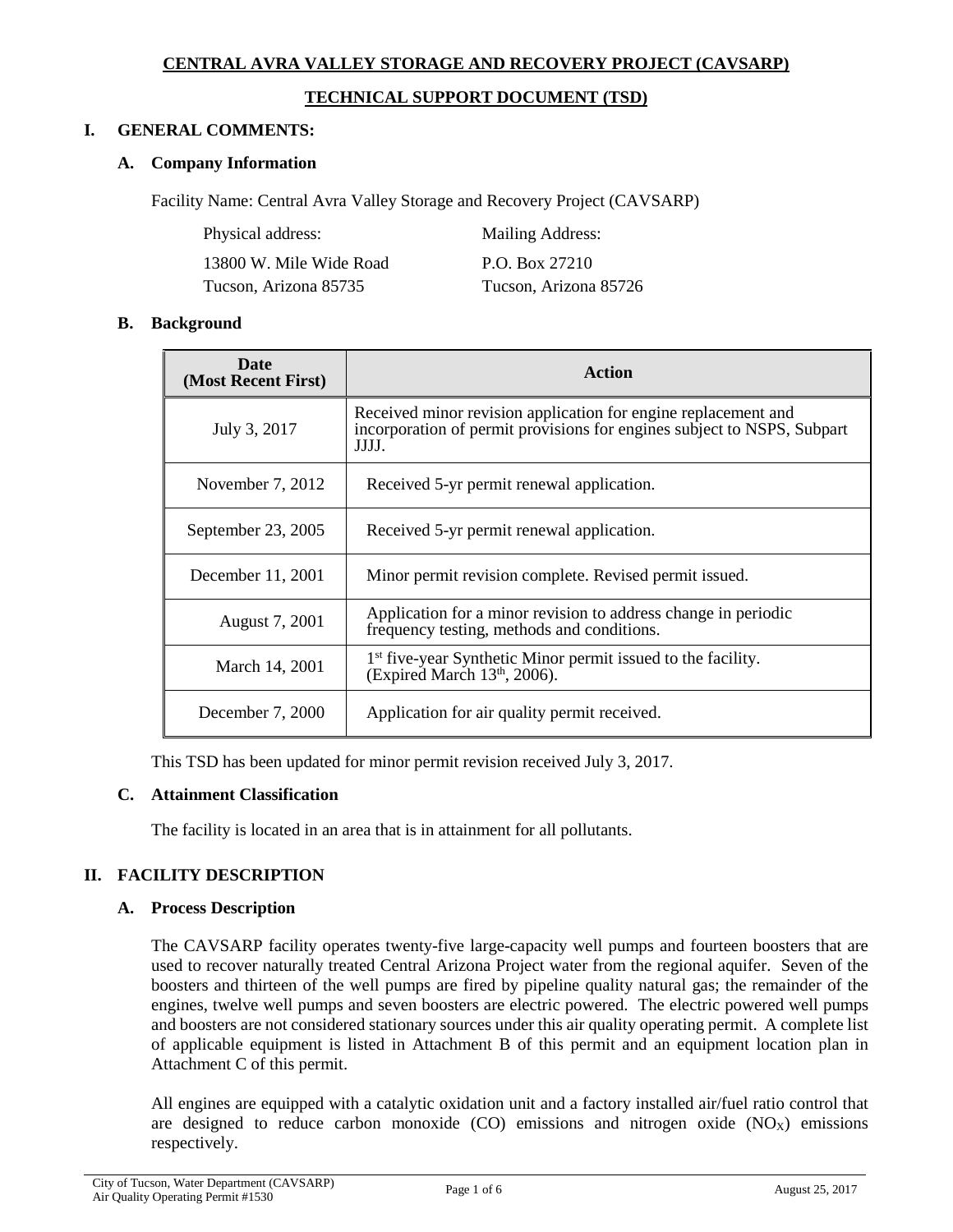These emissions controls are designed to ensure the  $CO$  and  $NO<sub>X</sub>$  emissions do not exceed the manufacturers' specified emission data and are preset to operate lean burn. Combining the air/fuel ratio controller and the catalytic oxidation unit reduces the emissions of criteria pollutants to below the major source threshold. Based on the above information, the CAVSARP facility may be permitted as a synthetic minor source. Air pollutants emitted from the facility include  $NO<sub>X</sub>$ ,  $SO<sub>X</sub>$ ,  $CO$ ,  $PM<sub>10</sub>$ ,  $VOC$  and HAPs.

# **B. Air Pollution Control Equipment**

All natural gas fired engines are installed with catalytic oxidation units and air/fuel ratio controls that limit the carbon monoxide and nitrogen oxide emissions respectively. No other air pollution control equipment is used at the facility.

# **III. REGULATORY HISTORY**

# **A. Testing & Inspections**

The facility has been permitted since March 14, 2001 and has been inspected twice to date. Since permit issuance, the source has periodically tested the Driving Well Pumps and Driving Booster Pumps to demonstrate compliance with the synthetic minor CO and  $NO<sub>X</sub>$  limiting standards. Attachment 1 of this TSD contains a tabular representation the test results.

Driving Well Pumps AF-034B and AF-037B (report test date: 2/5-7/2003 & 2/14/03) demonstrated non compliance with the  $NO<sub>x</sub>$  emission limitation. The facility arranged for the well pumps to be adjusted by the manufacturer to reduce the nitrogen oxides  $(NO<sub>X</sub>)$  emissions to below 1 gm/bhp-hr. The source subsequently re-tested these engines on 04/9-10/03 and 04/04-06/05, the results of which demonstrated compliance with the NOx standard.

Driving Well Pump AF-038B (report test date  $01/02$ -16/02) demonstrated non compliance with the NO<sub>X</sub> emission limitation. The facility arranged for the well pumps to be adjusted by the manufacturer to reduce the nitrogen oxides ( $N\text{O}_X$ ) emissions to below 1 gm/bhp-hr. The source subsequently re-tested this engine on 03/22/02, 06/12-13/02, and 04/04-06/05 and the results of the test demonstrated compliance with the  $NO<sub>X</sub>$  standard.

All Driving Well Pumps and Driving Booster Pumps have been tested at least twice (with the exception of CA-009A and CA-014A), the results of which have demonstrated compliance with the CO,  $NO<sub>X</sub>$  and previous synthetic minor Formaldehyde limiting standard.

The applicability of the synthetic minor formaldehyde emission limitation standard has been removed from the permit as past test data demonstrates compliance with this standard by a factor of ten; In addition, there is no standard for formaldehyde emissions nor does the facility meet any thresholds for HAPs.

Continual operation of the emission units with air/fuel ratio controls and catalytic oxidation units will ensure that the  $NO<sub>X</sub>$  and CO emissions are not exceeded. As a result, PDEQ has eliminated further cyclic testing requirements on all engines. The Permittee shall continually maintain and operate the engines according to manufacturer's instructions and/or in-house maintenance plan.

The facility has received one Notice of Violation (NOV) dated April 27, 2007. The NOV detailed numerous occasions when the facility failed to provide PDEQ timely notification of performance testing. This violation was adequately resolved and closed on May 24, 2007. The facility is currently in substantial compliance with Pima County Code Title 17.

# **B. Excess Emissions**

The facility has submitted no reports of excess emissions.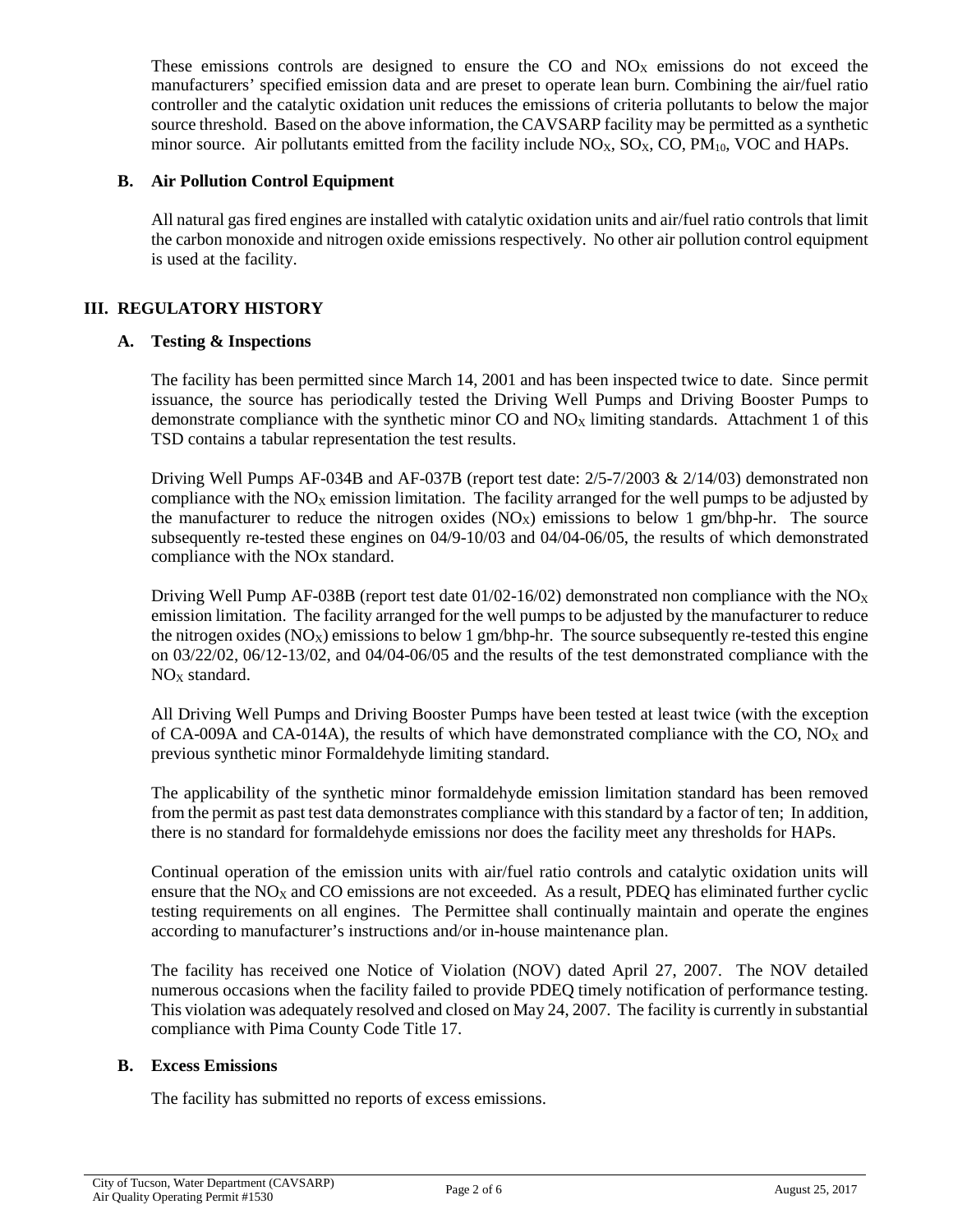## **IV. EMISSIONS ESTIMATES**

The emission calculations submitted by the facility (dated July 24, 2015) have been verified. The emissions summary with and without controls are presented in the following Table:

|                        |                      | <b>Emissions</b> |       |            |           |                              |             |
|------------------------|----------------------|------------------|-------|------------|-----------|------------------------------|-------------|
| <b>Emission Source</b> | <b>Engine Status</b> | NO <sub>X</sub>  | CO    | <b>VOC</b> | $PM_{10}$ | SO <sub>2</sub> <sup>2</sup> | <b>HAPs</b> |
| $NG1$ Fired Engines    | Uncontrolled         | 211.8            | 133.3 | 28.5       | 0.02      | 0.14                         | 17.4        |
| (Pumps and Boosters)   | Controlled           | 71.8             | 12.2  | 28.0       | 0.01      | 0.14                         | 8.40        |

<sup>1</sup> NG: Natural Gas

<sup>2</sup> Based on 100% conversion of fuel sulfur content to SO<sub>2</sub>. (Assumes sulfur content in natural gas of 2,000  $gr/10^6$ scf.)

Based on these emissions, the facility's permit class is a **Class II, Area Source** for all regulated air pollutants.

## **V. APPLICABLE REQUIREMENTS**

#### **New Source Performance Standards (NSPS):**

40 CFR 60, Subpart JJJJ, Standards of Performance for New Stationary Sources (NSPS) for Stationary Spark Ignition Internal Combustion Engines (ICE)

On June 3, 2017 the facility submitted an application for a minor revision to incorporate new engines installed to replace the older units. The Permit and TSD were revised to incorporate the specific NSPS, subpart JJJJ provisions into the permit. This rule applies to manufacturers, owners, and operators of spark-ignition internal combustion engines ordered after June 12, 2006 and manufactured on or after July 1, 2008 for engines with a maximum engine horsepower (HP) < 500.

## **National Emission Standards for Hazardous Air Pollutants (NESHAP):**

40 CFR 63, Subpart ZZZZ, National Emissions Standards for Hazardous Air Pollutants for Stationary Reciprocating Internal Combustion Engines.

This rule applies to many types of internal combustion engines at major sources of hazardous air pollutants (HAPs) and area sources of HAPs. The CAVSARP facility is an area source of HAPs because controlled HAPs emissions are less than 10 tons per year (tpy) of any single HAP and less than 25 tpy of combined HAPs.

Specifically for CAVSARP, this rule applies to the non-emergency spark-ignition 4-stroke lean burn engines at the facility that were ordered before June 12, 2006. The date for these engines to meet the requirements of the rule is October 19, 2013. The specific requirements of the rule that apply to the CAVSARP engines are:

- 40 CFR 63.6603 and Table 2d- Emission limitations/management practices
- 40 CFR 63.6625(e), (h), and (j)- Monitoring, installation, collection, operation and maintenance requirements
- 40 CFR 63.6605 and 40 CFR 63.6640 -Continuous compliance
- 40 CFR 63.6655 [except 63.6655(c) and (f)]- Recordkeeping requirements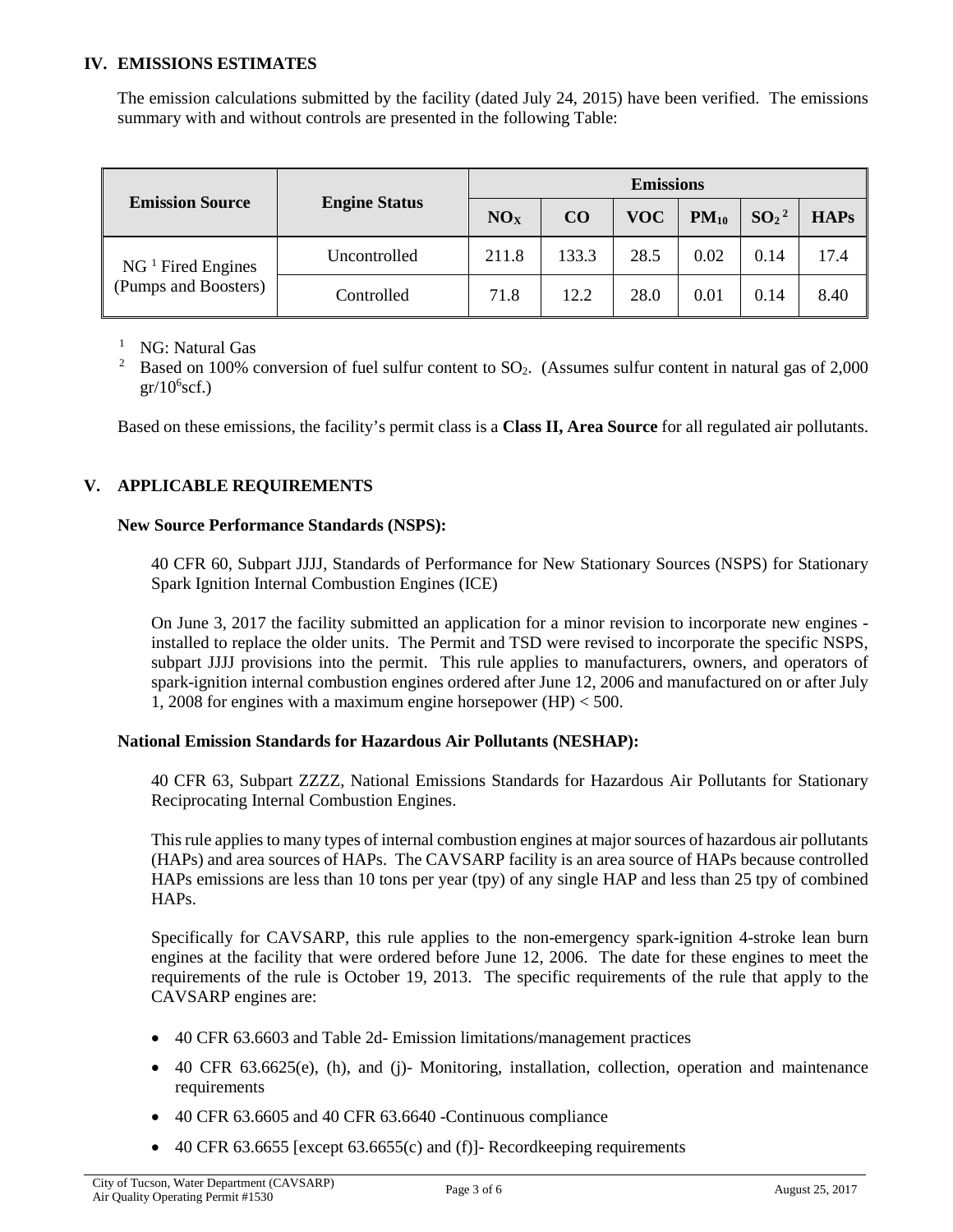• 40 CFR Part 63, Subpart A, General Provisions, as applicable; except per 40 CFR 63.6645(a)(5), the following do not apply: 63.7(b) and (c); 63.8(e), (f)(4), and (f)(6); and 63.9(b), (c), (d), (e), (g), and (h).

## **Pima County Code (PCC) -** The following PCC rules apply:

| Permit contents                                            | PCC 17.12.185 |
|------------------------------------------------------------|---------------|
| Permit Fees                                                | PCC 17.12.510 |
| Permit revision, reopening, revocation and reissuance,     |               |
| or termination for cause                                   | PCC 17.12.270 |
| Standards and applicability (includes NESHAP)              | PCC 17.16.040 |
| Visibility limiting standard                               | PCC 17.16.050 |
| Duty to Provide Information                                | PCC 17.12.165 |
| <b>Visible Emissions Testing</b>                           | PCC 17.16.040 |
| Standards of performance for stationary rotating machinery | PCC 17.16.340 |
| Source Sampling, Monitoring, and Testing                   | PCC 17.20.010 |
|                                                            |               |

## **Testing Requirements:**

Mass emission testing to determine compliance with the particulate matter standard in PCC 17.16.340.C is not normally necessary as standard emission factors for natural gas fired engines yield emission estimates of particulate matter that are far less than the standard allowed by the referenced equation.

#### **Alternate Operating Scenarios:**

The applicant has not requested any alternate operating scenarios.

#### **Miscellaneous Comments:**

1. Particulate Matter

PCC 17.16.165.C.1 limits the emissions of particulate matter from fossil fuel fired industrial and commercial equipment. This rule has not been included in the permit as allowable emissions are well above potential emissions. The following Chart illustrates the fact:



AP-42 estimated emissions are demonstrably less than allowable emissions. Therefore, it is not necessary to include the standard in the permit explicitly but, by reference in Attachment 1.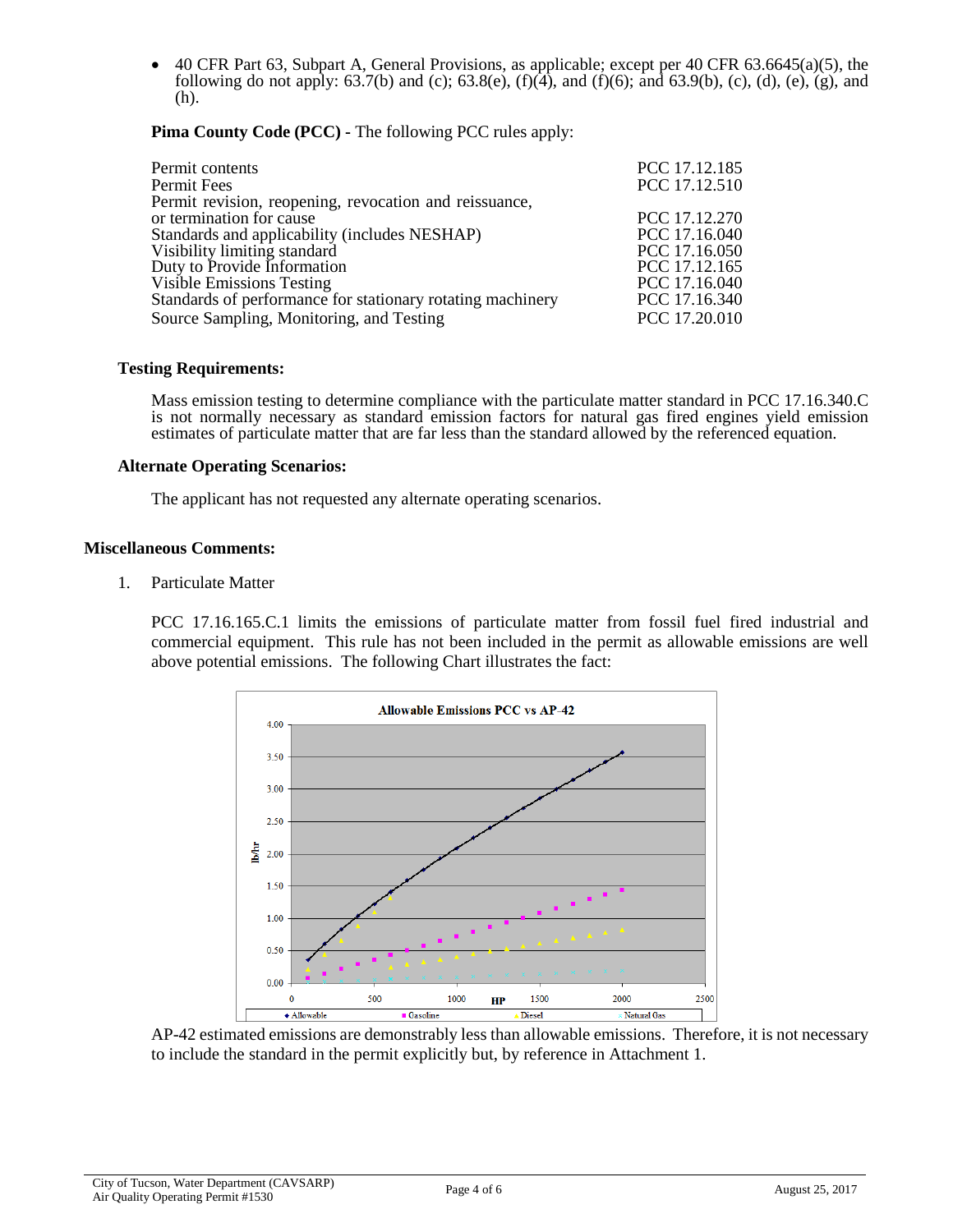# 2. Sulfur Dioxide:

Compliance with the fuel limitation requirement (II.D of Sections 1 and 2 of the permit) shall ensure compliance with the Sulfur Dioxide Standard of PCC 17.16.165.E which limits the emission of  $SO_2$  to 1.0 pound per million BTU heat input, when burning low sulfur fuel. The definition of low sulfur fuel (PCC 17.04.340.A. "Low Sulfur Fuel") is fuel oil containing less than 0.9 percent sulfur by weight. The source has reported to consume only natural gas in the incinerator process however, assuming worst case scenario, AP-42 Appendix A, page A-5 states the heating value of diesel fuel is 137,000 BTU per gallon. Thus, 1 million BTU of heat input is equivalent to 7.3 gallons of diesel. At 7.05 lbs per gallon, 51.47 lbs of diesel will produce 1 million BTU. At 0.9% 51.47 lbs of diesel contains 0.46 lbs of sulfur. Combined with Oxygen to form  $SO_2$  and assuming 100% of the sulfur in the fuel forms  $SO_2$  this would yield 0.92 lb  $SO<sub>2</sub>$  per 1MMBtu. Thus, low sulfur fuel oil will produce 0.92 lbs of  $SO<sub>2</sub>$  per million BTU of heat input. This is roughly 8% less than the prescribed 1.0 pound  $SO<sub>2</sub>$  per million BTU (PCC 17.16.165.E). Likewise, distillate, residual, and other such fuel oils range from  $0.84$  to  $0.94$  lbs of  $SO<sub>2</sub>$  per million BTU. Thus, it is not necessary to include the standard in the permit.

# **VII. IMPACTS TO AMBIENT AIR QUALITY**

Not a major source thus no studies are required.

# **VIII. CONTROL TECHNOLOGY DETERMINATION**

No control technologies needed to be determined. This is a water recovery project operating as a Class II, synthetic minor stationary source.

# **IX. PREVIOUS PERMIT CONDITIONS**

Not applicable, as no previous permit conditions were developed as part of an installation or preconstruction review permit.